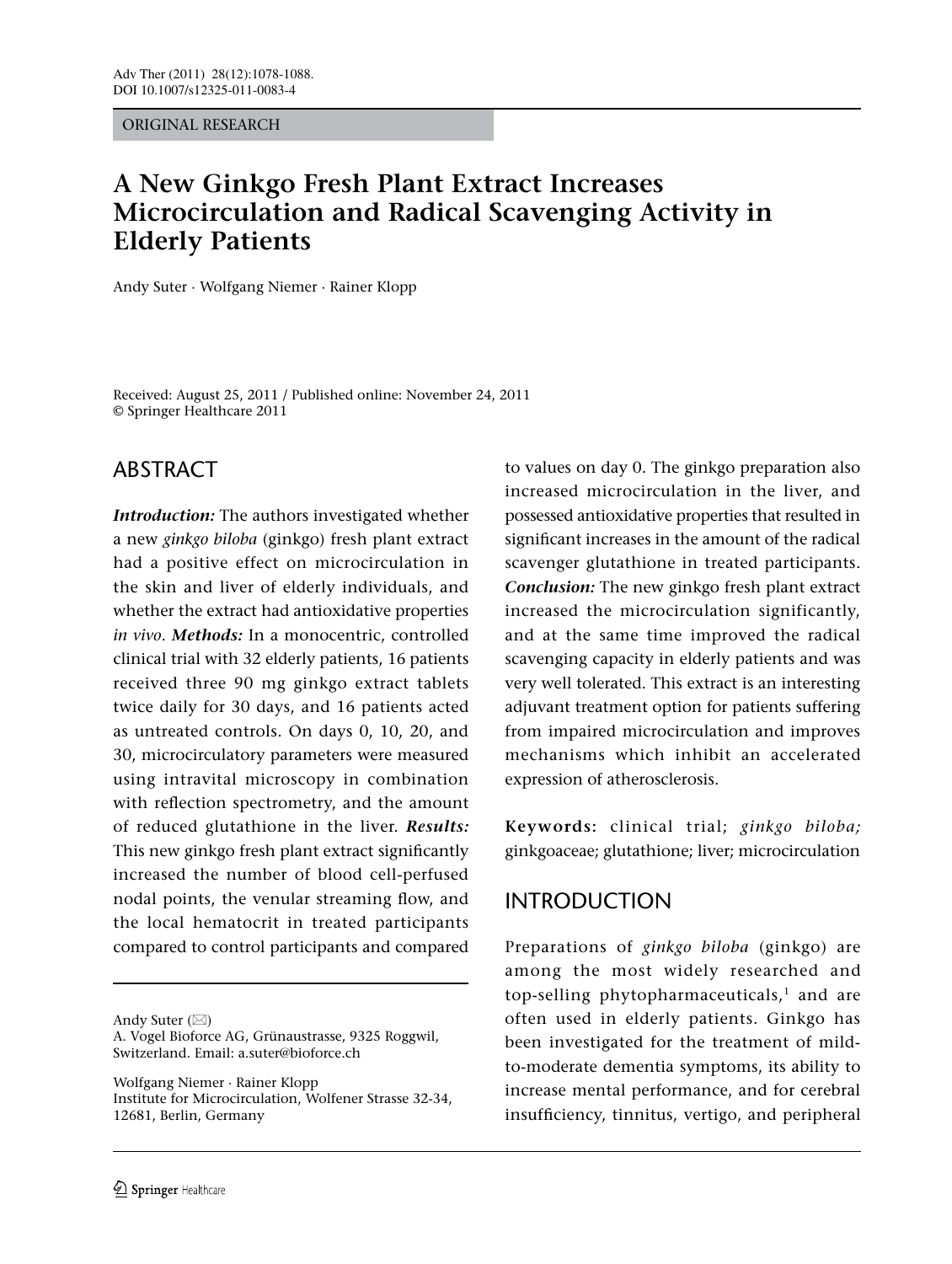arterial occlusive disease.<sup>2</sup> The mode of action of ginkgo varies; in animal experiments, ginkgo preparations showed vasoregulatory activity,<sup>3</sup> leading to improved rheological properties in the blood. In humans, individuals with ginkgo had enhanced peripheral and coronary blood flow as a result of endothelium-dependent

vasodilation.4 Furthermore, more than 20 papers have described the *in vitro* antioxidative effects of gingko, which appears to protect endothelial cells.5 However, ginkgo also inhibits plateletactivating factors, decreases the age-related loss of muscarinic cholinoreceptors, stimulates choline uptake in the hippocampus, and inhibits beta-amyloid deposition.<sup>6</sup>

Several studies have investigated the ability of ginkgo to increase the microcirculatory perfusion of blood vessels. In rats, cerebral microcirculation after subarachnoid hemorrhage,<sup>7</sup> as well as the hepatic microcirculation in warm ischemia,<sup>8</sup> was increased after intravenous or oral administration of ginkgo extract, and ginkgo may also have a protective effect on hepatic microcirculation in rats with induced liver injuries.<sup>9</sup>

Two clinical trials in elderly patients with either pathological viscoelasticity values<sup>10</sup> or poor cerebral circulation<sup>11</sup> showed that intravenous application of a ginkgo extract lead to a dose-dependent increase in microcirculation in the skin after acute application, or in the bulbar conjunctiva after 10-15 days. Two trials with orally administered ginkgo tablets in healthy volunteers showed an increase in cutaneous microcirculation after acute intake,<sup>12</sup> and an increase in forearm blood flow after 6 weeks.<sup>13</sup>

Currently, most studies use a single standardized ginkgo extract using acetone as an extractant (60%) and with a drug extraction ratio of 35-67:1. The authors developed a new ginkgo extract made from fresh leaves using a more traditional approach by using ethanol

65% as extractant and with a drug extraction ratio of 3-5:1. This extract was shown to have positive effects on retinal blood flow in healthy volunteers after acute application in a clinical pilot trial.14 In the present clinical trial, the authors evaluated whether the new ginkgo extract would improve microcirculation in elderly individuals during a 30-day time period. To the authors knowledge, this is the first trial on ginkgo to assess not only changes in the microcirculation of the gingiva or skin in response to ginkgo, but also in a large inner organ such as the liver. Moreover, the authors believe that this is also the first investigation of whether the antioxidant activity of ginkgo observed *in vitro* can be demonstrated *in vivo* by measuring the amount of reduced glutathione.

# MATERIALS AND METHODS

### **Patients**

Inclusion criteria were ambulant geriatric patients of both genders, White, aged 60-70 years with no acute pathological conditions; concomitant treatments of the usual clinical categories for multi-morbid patients were permitted (eg, heart glycosides, antihypertensive agents, and diabetes medication). Other inclusion criteria were chronic disorders that were only slightly or moderately severe in character, no pathological acute diagnosis, free of common colds for 4 weeks, no physical or mental disabilities, adherence to study protocol, balanced character, and written informed consent.

Exclusion criteria were heavy smoking (>10-15 cigarettes/day), alcohol and drug abuse, participation in another clinical trial in the previous 90 days, concomitant participation in another clinical trial, psychiatric diseases, epilepsy, suicidal tendencies, blood donation or blood loss >500 mL within the last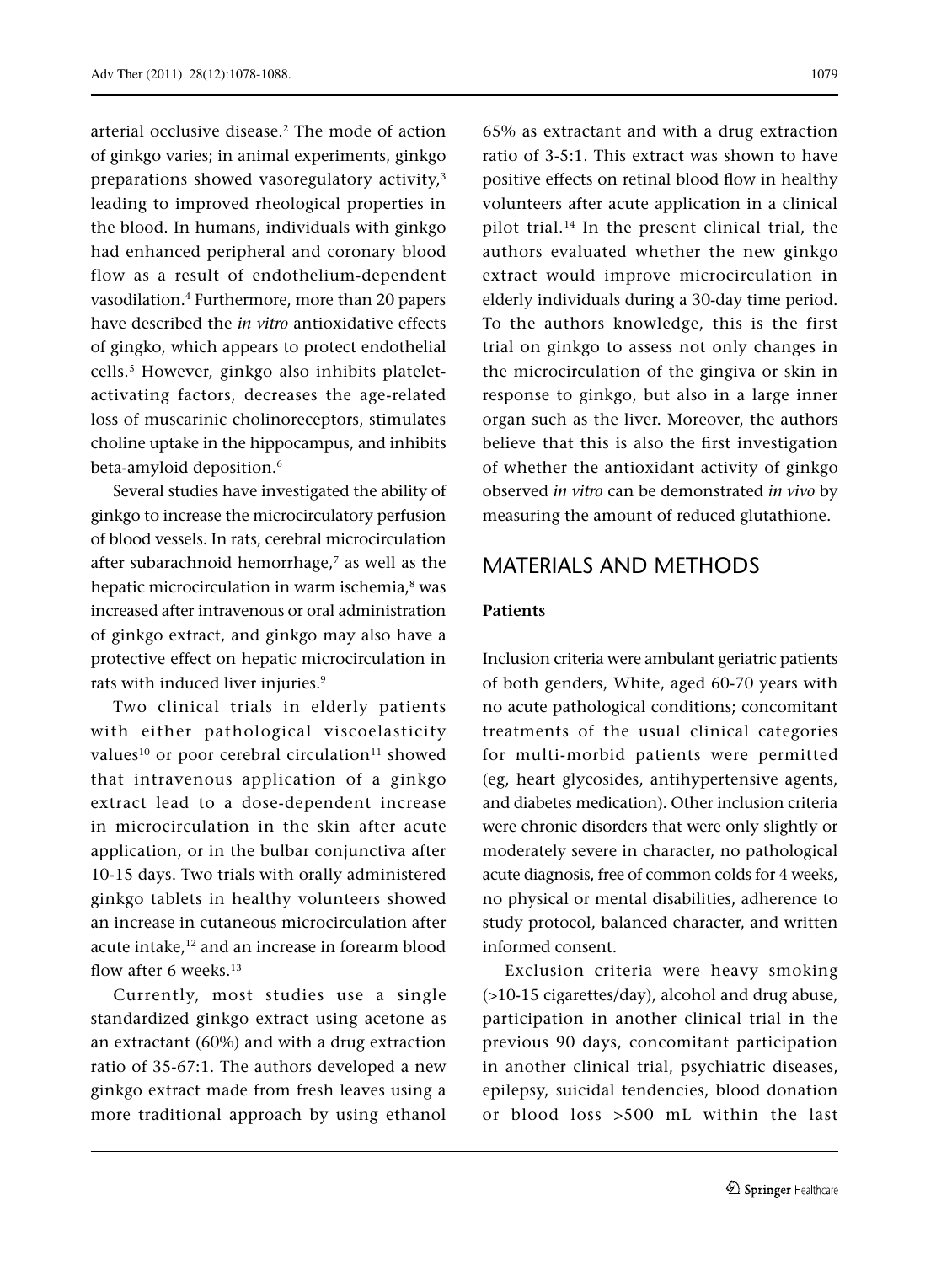1080 Adv Ther (2011) 28(12):1078-1088.

6 months, body weight not within  $\pm$  10% of the corresponding height, sex, and body type as described in the Metropolitan Life Insurance Company Tables 1983 or Broca index >150%, or overweight (>20% of normal weight), consumption of unusually large amounts of coffee or tea (more than 1 liter/day), according to the judgment of the investigator, individuals on weight-loss diets or with unbalanced diets, defined as diets which may lead to health hazards (ie, junk food, etc); chronic liver disease (two-fold normal value of transaminases), renal disorders (increase in serum creatinine >1.2 mg or creatinine clearance <50 mL/minute), number of leukocytes <3500/μL, number of thrombocytes <100,000/μL, suspected severe intestinal, pulmonary, or bronchial disorders; and severe parodontopathies. Patients with any other severe diseases were also excluded.

### **Study Medication**

Patients were issued one bottle with 180 tablets and told to take three tablets with water twice daily; once in the morning and once in the evening. Each tablet contained 90 mg of native extract (Batch No. 011301, Drug Extraction Ratio 3-5:1 calculated from the dried plant; extractant 65% ethanol V/V) of fresh ginkgo biloba leaves

Figure 1. High-performance liquid chromatography (HPLC) fingerprint of ginkgolides and bilobalide from the ginkgo fresh plant extract.



from a certified cultivation in France (batch number 009396) (A. Vogel Bioforce AG, Roggwil, Switzerland). The cultivation complies with the standards of Good Agricultural Practice (GAP); no voucher specimen has been kept. The extract contained <100 ppm ginkgolic acid and one tablet of 90 mg had 2.1% flavonol glycosides, 494 μg bilobalide, 220 μg ginkgolide A and 131 μg ginkgolide B. The fingerprint from the high-performance liquid chromatography (HPLC) analysis is given in Figure 1.

## **Study Conduct, Measurements, and Parameters**

This was a controlled, nonblinded, parallelgroup, monocentric clinical trial. The study included 32 participants; 16 participants received the test medication, and 16 participants acted as untreated controls. The study center was the Institute for Microcirculation in Berlin, Germany, and the trial was carried out in July and August 2004 in accordance with the guidelines of good clinical practice and the ethical obligations of the Declaration of Helsinki.

Eligible participants were investigated at day 0 which served as the baseline value, and at days 10, 20, and 30. Two hours prior to the investigation, participants were not allowed to drink alcohol, coffee, tea, or caffeinated carbonated beverages, they were to have had at least 6 hours of sleep the previous night, and sufficient acclimatization and rest (normal blood pressure, respiratory rate, and heart frequency). The measurements were taken while the participants were seated.

The applied investigative method was intravital microscopy in combination with reflexion spectrometry. The intravital microscopy investigation unit used a combined illuminating and radiating process with selective filtering and computer-aided image processing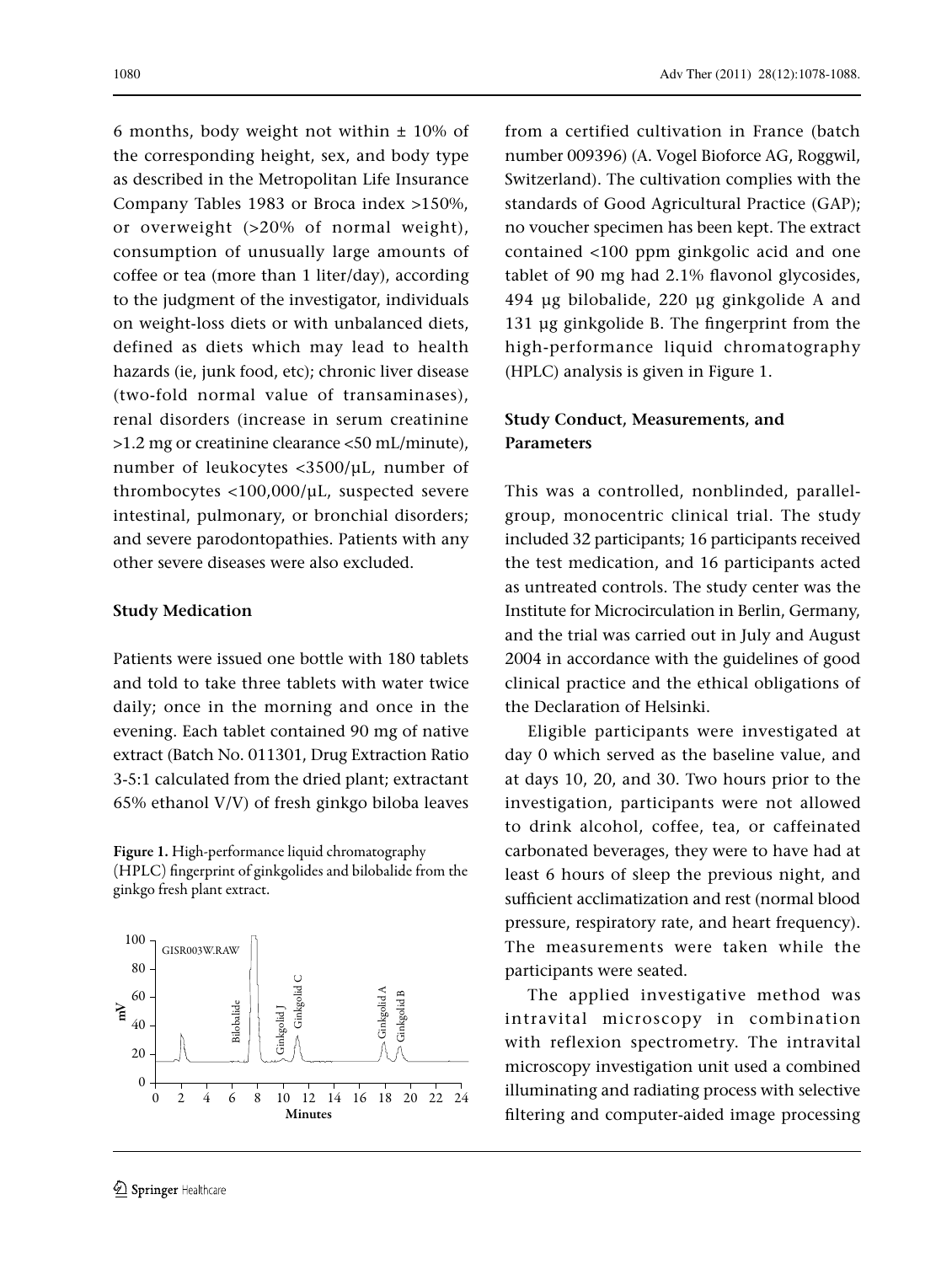(Zeiss and Nikon microscopes with a Kontron system [manufactured by Kontron, Eching, Germany]). The reflexion spectrometric investigations were carried out with the Spex System (Spex Industries, Edison, New Jersey, USA). Microphotography up to 1/8,000 s, super-Home Video System (S-VHS), and U-matic and cinema film with image frequencies up to 120 images/s (ARRI [Arnold & Richter Cine Technik, München, Germany] system) supported the documentation. A more detailed description of the instruments, methods, and technologies that were used in this study can be found in other papers.<sup>15,16</sup>

The target tissue was either a defined region of the subcutis of the lower left arm or of the oral mucosa (gingiva) with a volume of about 1200 μm3. The authors assessed connected and complete microvascular networks that were perfused and had a defined target volume of about 1 mm3 with 60 Kirchoff junctions (nodal points  $[n_{NP}]$ ) and with an average microvessel diameter of >40 μm.

The authors assessed the following parameters by vital microscopy as microcirculatory parameters: 1) number of blood cell-perfused  $n_{NP}$ in a defined network unit; 2) venular streaming flow  $(Q_{ven})$ ; and 3) microcirculation hematocrit (H $k_{\text{MZ}}$ ). To assess if ginkgo had an influence on the number of leukocytes which could be found in a defined region, the authors also measured the number of adhering white blood cells on a defined inner venule wall  $(n_{WBC/A})$ , and the relative concentration of intercellular adhesion molecule in the white blood cells  $(C_{ICAM-1})$ .

For a subgroup of 24 randomly selected participants (12 treated and 12 untreated; each group contained six men and six women), the following measurements were also made in the liver parenchyma (lower right costal arch, defined tissue volume unit  $V = 1200 \mu m^3$ : current flow in the sinusoids  $(Q_{sin})$  (absolute amounts), and total cross section of the sinusoidal channel  $(A_{sin})$ .

To assess whether ginkgo had antioxidative properties *in vivo*, the local amount of reduced and oxydated glutathione  $(C_{GI\text{-red}})$  in the liver was measured. It is particularly rich in glutathione which acts as one of the strongest antioxidants in the human body.

At the end of the treatment period, the participants were assessed to determine if their condition had improved, remained the same, or worsened. In addition, participants reported any adverse events at each visit.

#### **Statistical Analysis**

The authors determined the differences within both groups between the different time points (10, 20, and 30 days) and the baseline values at day 0. The differences between the treatment and control groups at each of the time points with the Wilcoxon rank sum test were also determined. Tests were carried out with a significance level of  $\alpha$ =0.05 (two-sided), and the critical values for *t* were taken from Ferguson.<sup>17</sup>

### RESULTS

#### **Demographic Data**

The demographic data of the study population are listed in Table 1. The treatment and control groups were similar in age, height, weight, body mass index, and gender distribution, and were therefore comparable. All of the participants came to all of the study visits, and in the treatment group they were fully compliant regarding intake of the study medication.

#### **Efficacy and Safety Parameters**

The mean number of blood cell-perfused  $n_{NP}$ increased in the ginkgo group from 60 to  $64.3 \pm 2.5$ in the defined network unit after 30 days of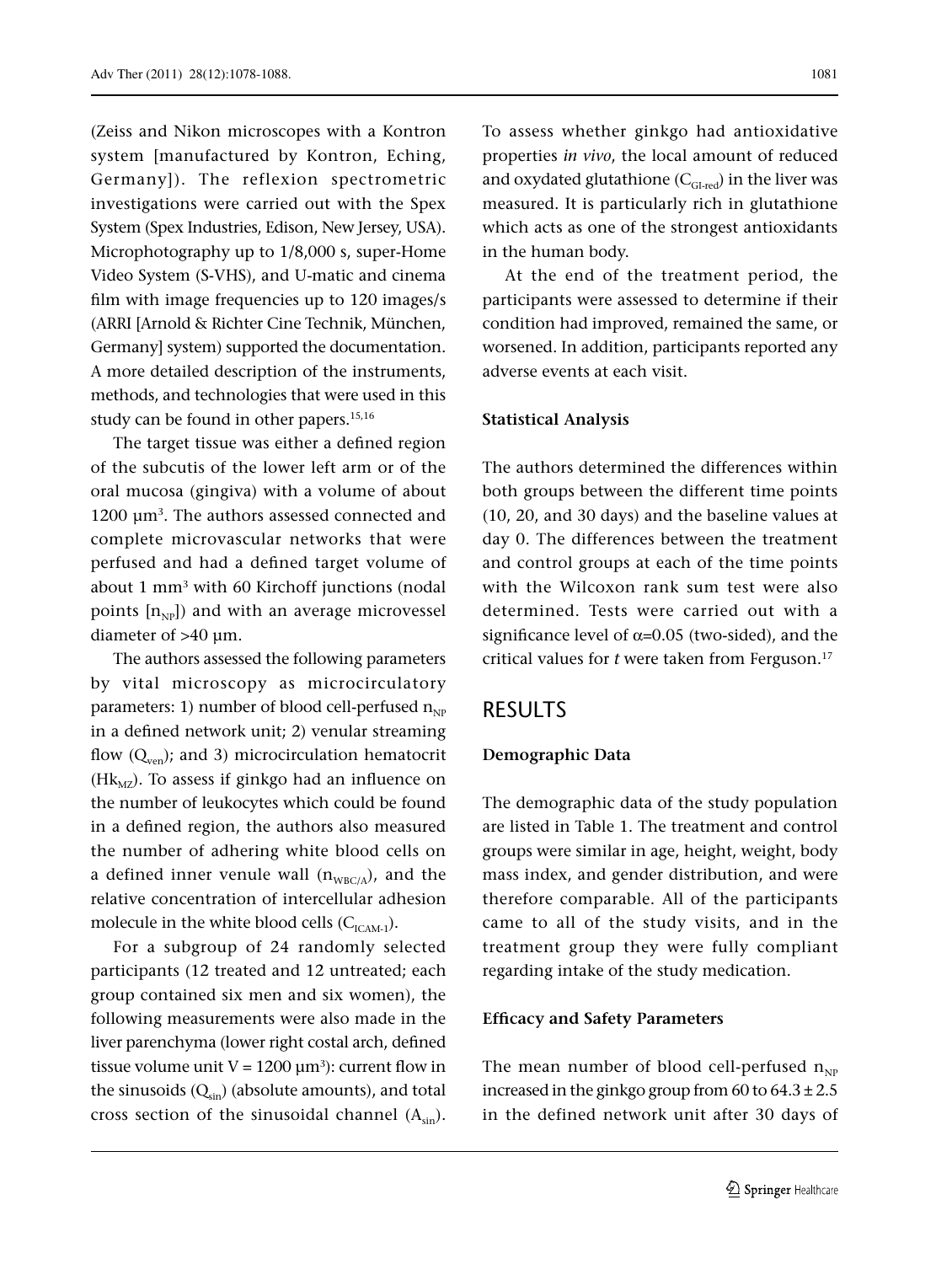treatment (*P*<0.05), while the values in the control group remained almost stable (from 60 to 58.4 ± 2.9  $n_{NP}$ ). From day 10 onward, the values in the ginkgo group compared to the control group were statistically significantly different (*P*<0.05) (Figure 2).

From day 20 of treatment onward, the  $Q_{ven}$ in the ginkgo group was significantly greater compared to day 0 (*P*<0.05), and also compared to the control group (*P*<0.05) (Figure 3).

The  $Hk_{MZ}$  remained almost stable in the control group, but it had decreased by 5.4% in

Table 1. Demographic data.

the ginkgo group by day 30. In comparison to the control group, decreases in the  $Hk_{MZ}$  in the ginkgo group were statistically significant from day 10 onward (*P*<0.05).

To measure if the ginkgo treatment had an influence on the number of leukocytes in a vessel, the number of adhering white blood cells in a defined inner venule wall were counted. The  $n_{WBC/A}$  had increased significantly after 20 days in the ginkgo group (*P*<0.05); furthermore, the  $C_{ICAM-1}$  was significantly higher compared to both the baseline value and to the

|                             | Control          | Ginkgo           |
|-----------------------------|------------------|------------------|
| Number of patients          | 16               | 16               |
| Number of men/women         | 8/8              | 8/8              |
| Average age (mean $\pm$ SD) | $65.4 \pm 2.7$   | $65.5 \pm 2.76$  |
| Body weight (mean $\pm$ SD) | $75.6 \pm 3.03$  | $75.0 \pm 3.18$  |
| Height (mean $\pm$ SD)      | $172.3 \pm 2.35$ | $172.3 \pm 2.33$ |
| BMI men (mean $\pm$ SD)     | $25.56 \pm 1.31$ | $25.5 \pm 0.96$  |
| BMI women (mean $\pm$ SD)   | $25.34 \pm 1.32$ | $25.07 \pm 1.21$ |

BMI=body mass index.

**Figure 2.** Number of blood perfused nodal points  $(n_{NP})$ in a defined network unit during the treatment period of 30 days in participants taking ginkgo tablets (*n*=16) and in untreated controls (*n*=16). \*A statistically significant difference between the ginkgo and control group (*P*<0.05). Figure 3. Venular streaming flow  $(Q_{ven})$  in a defined network unit during the 30-day treatment period in participants taking ginkgo tablets (*n*=16) and in untreated controls (*n*=16). \*A statistically significant difference between the ginkgo and control group (*P*<0.05).

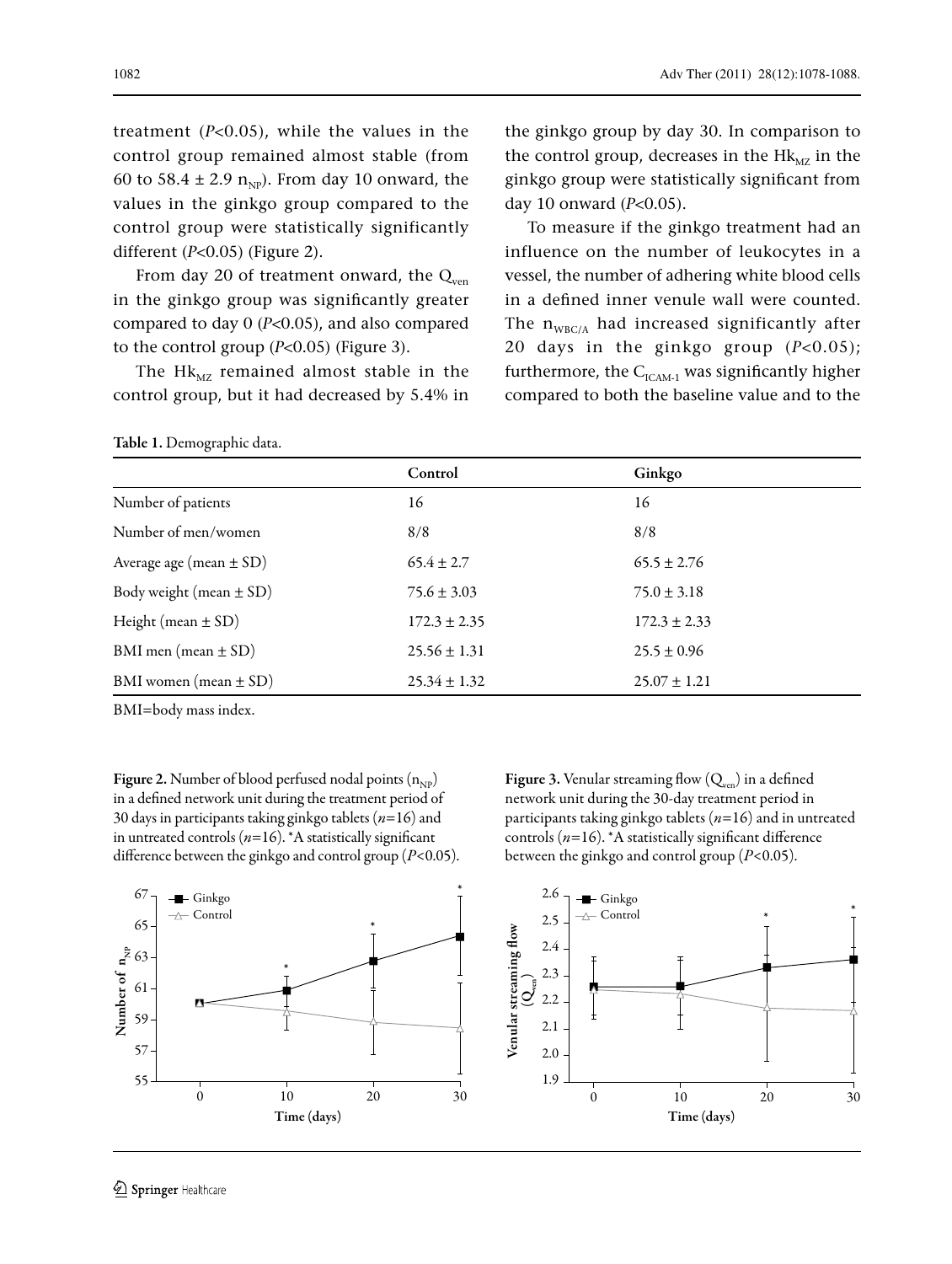

control group (*P*<0.05), which corresponded well with the  $n_{WBC/A}$  number of artering leukocytes.

All of the parameters described above were assessed in the subcutis; by measuring immediately under the right costal arch, the authors were also able to investigate microcirculation in the liver. There was a significant difference in the  $Q_{sin}$  in the ginkgo and the control groups from day 20 onward (*P*<0.05) (Figure 4). An example of the change in  $Q_{sin}$  for a participant in the treatment group is illustrated in Figure 5. For the cross section of the Asin sinusoidal channel, no significant differences in characteristics between the ginkgo and control groups occurred. However, within

Figure 5. Vital microscopic examples of the functional condition of hepatic microcirculation; ie, diameter of the sinusoid and streaming flow in a participant before and after application of the ginkgo extract. A) day 0; B) day 10; C) day 20; D) day 30.









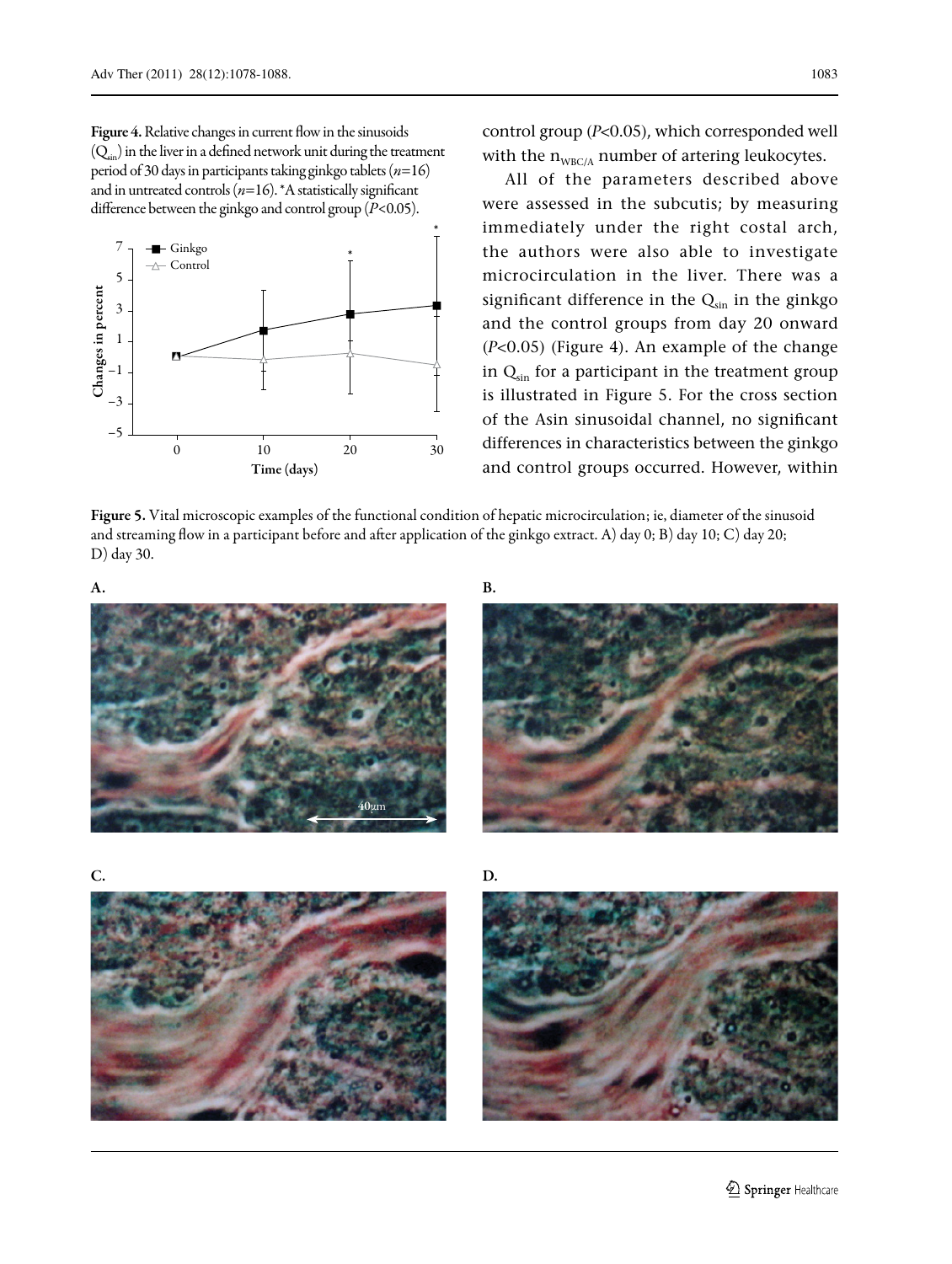the ginkgo group there were significant changes between day 0 and day 10 onward (*P*<0.05). To assess changes in antioxidative properties, the authors measured the amount of reduced hepatic glutathione  $C_{GI\text{-red}}$ . Ginkgo appeared to improve the antioxidative capacity of the body: after 10 days, there was an increase in the  $C_{GI\text{-red}}$ , which continued to increase up to day 30, and was significantly different from the baseline value and the control group from day 20 onwards (*P*<0.05) (Figure 6).

Of the 16 patients in the control group at the end of the treatment, 11 described their state of health as unchanged, four described it as worse, and one described it as improved. In the ginkgo group, five participants described their state as unchanged, two described it as worse, and nine described it as improved. The tablets were well tolerated and no side effects were reported during the treatment period.

# DISCUSSION

Although previous trials have shown that intravenously or orally administered ginkgo preparations have a positive effect, particularly

Figure 6. Amount of reduced glutathione measured in the liver in a defined network unit during the treatment period of 30 days in participants taking ginkgo tablets (*n*=16) and in untreated controls  $(n=16)$ . \*A statistically significant difference between the ginkgo and control group (*P*<0.05).



on dermal microcirculation,<sup>11-13</sup> to the authors knowledge, this was the first trial to find improvement in a variety of microcirculation parameters in the skin and gingiva. The number of perfused  $n_{NP}$  rose, and the venular streaming flow and hematocrit of microcirculation increased significantly compared to baseline and control values, generally after 10-20 days of taking the ginkgo fresh plant tablets.

In addition, this study demonstrated for the first time that a ginkgo preparation enhanced the microcirculation of the liver, an example of a large inner organ. This suggests that microcirculation in the entire body may be augmented. The authors also found that in the ginkgo treatment group, the amount of reduced glutathione in the liver was doubled, suggesting an increase in antioxidative action.

Nevertheless, the trial also has several limitations. The patient population was rather small and restricted to elderly patients and the treatment duration was, at 30 days, quite short. A larger, longer lasting trial with a younger population would be warranted to show if a generally younger population would experience the same effects as in this trial, and if a longer treatment with the ginkgo fresh plant tablets would lead to even better results. The mode of action of increased microcirculation caused by ginkgo is not fully understood.

In rats, an increase in blood perfusion after ginkgo application was attributed to regulation of the precapillary sphincter and to dilation of perfusion capillaries,18 and in the blood of eight patients taking a ginkgo preparation for 2 months, concentrations of the vasodilating molecules, cyclic adenosine monophosphate (cAMP), and cyclic guanosine monophosphate (cGMP) were significantly increased compared to baseline.19 The extent to which inhibition of a platelet activating factor (PAF)20 and the improved rheological properties of blood play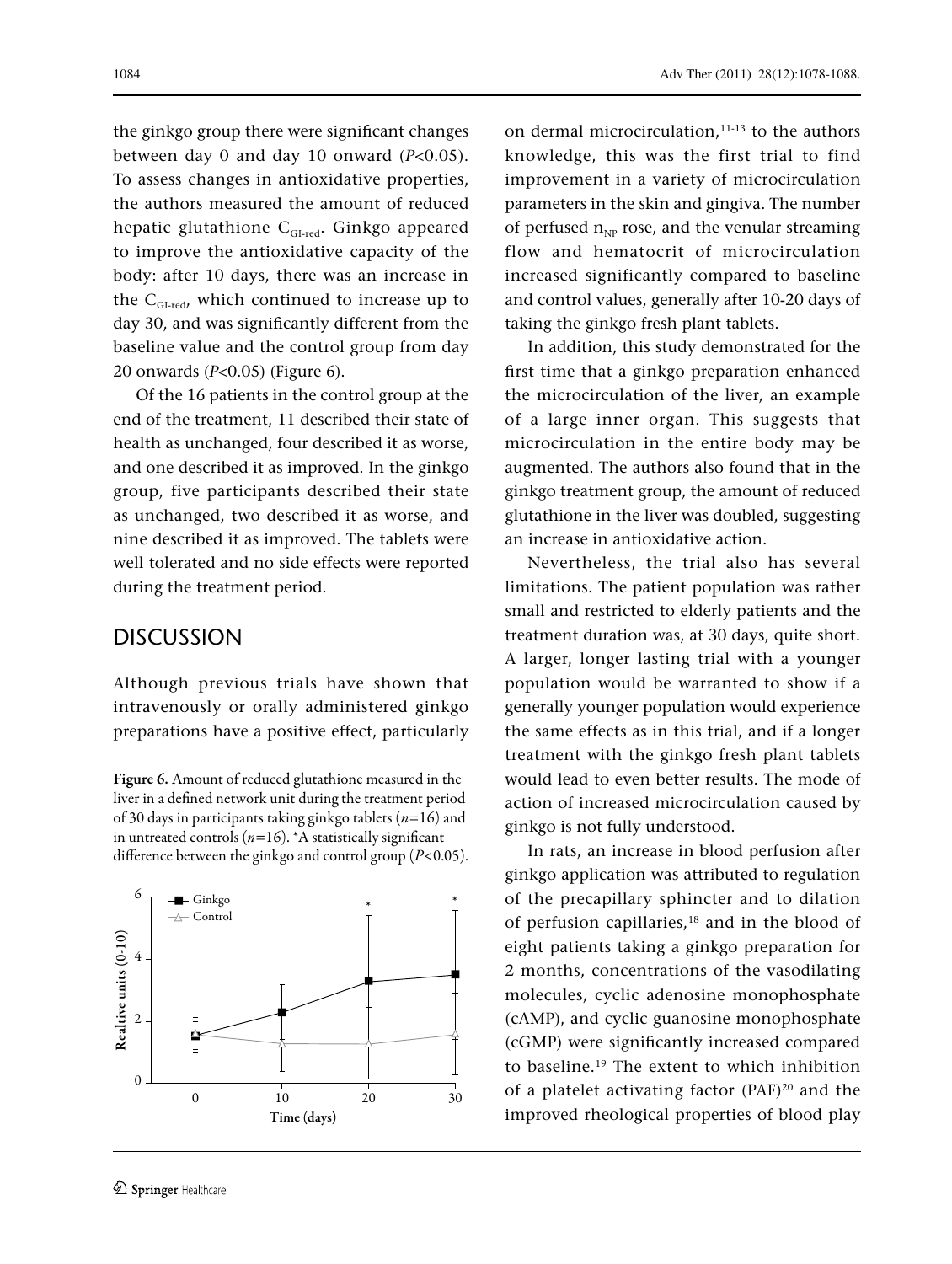a role in improved microcirculation remains a topic of discussion.<sup>5</sup>

The active constituents of ginkgo that are responsible for its pharmacological effects are mostly flavonoids, terpenoids, such as ginkgolide A, B, and C, and bilobalides.2 Although ginkgo was used traditionally as a tea, $^{21}$  alcoholic tincture, $^{22}$  or extract, just one extract has been used in most clinical trials and research: the standardized ginkgo special extract EGb761 (DER 35-67:1, producer

Dr. Willmar Schwabe GmbH, Karlsruhe, Germany). In this trial, a new extract was used made from fresh leaves from ginkgo with ethanol as an extractant, which is a more traditional way to produce a herbal preparation. In a previous study, administration of this extract was associated with a significant improvement in the retinal capillary blood flow after 1 hour in eight healthy volunteers. $14$ In a bioavailability trial, the extract displayed absorption kinetics for the active constituents

Figure 7. Scheme of the production of free oxygen radicals and their elimination and detoxification by superoxide dismutase (SOD), catalase, and glutathione peroxidase. Increased amounts of reduced glutathione (two glutathione [GSH]) are mostly caused by SOD upregulation. GSSG=glutathione disulphide; NADPH=nicotinamide adenine dinucleotide phosphate; OH=hydroxide; ONOO=peroxynitrite. *Diagram adapted from Siegel et al.*<sup>19</sup> *with friendly permission of Springer Verlag, Vienna, which also owns the copyright for this figure.*

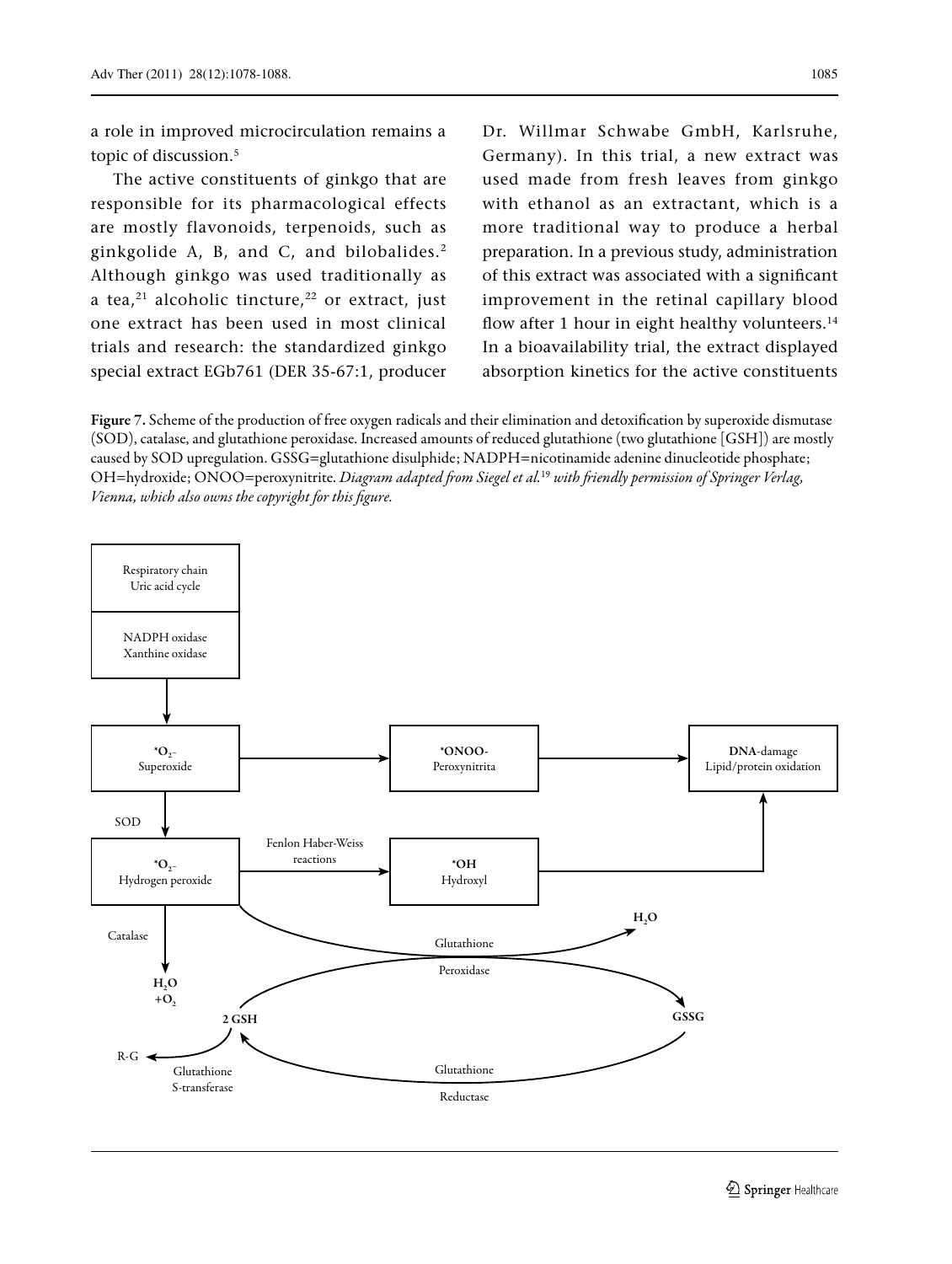(bilobalide and ginkgolide A and B) that were similar to the standardized extract; these constituents may be the basis for the rapid increase in retinal blood flow.23 In another trial in elderly patients with age-related non-Alzheimer mild cognitive impairment, daily intake of two tablets containing 90 mg each of the ginkgo fresh plant extract was associated with an improvement in the SF-12 quality-of-life mental health subscore. Furthermore, treated patients had decreased memory impairment and increased ability to concentrate; in this study, the extract was well tolerated.<sup>24</sup> The study on the retinal blood flow<sup>14</sup> showed a good efficacy between 90 and 270 mg extract, and the bioavailability trial showed a higher amount of active constituents in the blood than as if a patient would take a ginkgo tincture.<sup>23</sup> Thus, a dosage scheme of 2x 90 mg extract daily was chosen, which proved to be safe and effective in the above mentioned trial in elderly patients.<sup>24</sup>

An important finding of this study was that the ginkgo preparation used was associated with a two-fold increase in the amount of reduced gluthathione in the liver, indicating antioxidant activity. Glutathione is a specific, low molecular weight thiol (SH) group carrier; two molecules of glutathione become one double molecule linked by a disulfide bridge, by means of reversible oxidation. The unreduced and reduced forms of glutathione are an important cellular oxidation-reduction system, particularly in liver cells.<sup>25</sup> Details about the formation of glutathione are outlined in Figure 7.19 The effect of the ginkgo extract on glutathione is in line with the findings of Rodriguez et al., $26$  who found that the activity of superoxide dismutase (SOD) was upregulated by 15.7% on average after a 2 month application of 240 mg of Egb761/day in eight patients, leading to a reduced ratio

of oxidized low-density lipoprotein (LDL) to normal LDL, and a higher concentration of lipoprotein (a). Based on their results, Rodriguez et al. saw potential for ginkgo as an adjuvant treatment for atherosclerosis prevention in predisposed patients.

The improved microcirculation observed in the current study has several clinical implications: impaired microcirculation can be a precondition or manifestation of numerous pathologies, such as chronic venous insufficiency,27 hypertension, insulin resistance, and sepsis,28 and it is believed to play a role in metabolic syndrome,<sup>29</sup> Raynaud syndrome,<sup>30</sup> and erectile dysfunction.<sup>31</sup> Microcirculation is generally decreased in smokers,<sup>32</sup> and most likely also in patients with cognitive disorders.<sup>33</sup> Furthermore, as people age, perfusion decreases; thus, elderly persons in particular have impaired microcirculation.34 Ginkgo has a very good safety record2,21 and the good tolerability of this ginkgo extract has been seen in all the trials which have been carried out so far.<sup>14,23,24</sup> Thus, taking ginkgo to improve perfusion of the capillary networks in the entire body may be a good preventative measure or an adjuvant treatment option for people with impaired microcirculation.

# **CONCLUSION**

The authors found that a new ginkgo fresh plant extract improved microcirculation significantly, and increased the body's ability to scavenge free radicals. The treatment was well tolerated and accepted by the patients. This new ginkgo extract may be an interesting complementary treatment option in patients suffering from diseases in which decreased microcirculation plays a pivotal role. In addition, because it boosts the body's radical scavenging properties, it should be considered as an adjuvant preventative treatment for atherosclerosis.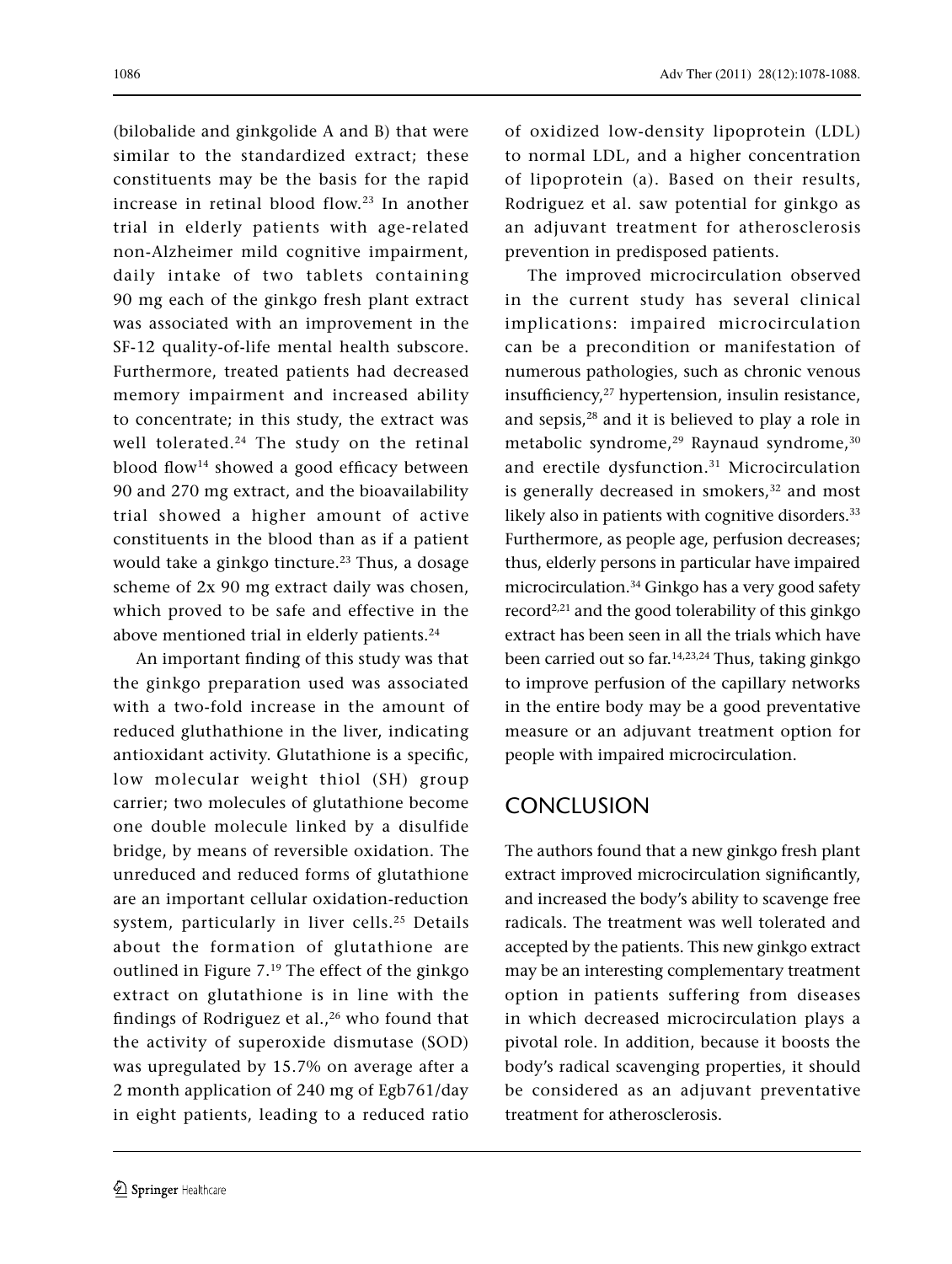# ACKNOWLEDGMENTS

A. Vogel Bioforce sponsored the trial. Dr. Klopp and Dr. Niemer carried out independently the whole trial and analyzed the data. A. Suter is the guarantor for this article, and takes responsibility for the integrity of the work as a whole.

## **REFERENCES**

- 1. Blumenthal M. Herb sales down in mainstream market, up in natural food stores. HerbalGram. 2002;55:60. Available at: http://cms. herbalgram.org/herbalgram/issue55/article2152. Last accessed November 9, 2011.
- 2. European Scientific Cooperative on Phytotherapy. Monographs on the medicinal uses of plant drugs: Ginkgo Folium. Thieme Publishing House, Stuttgart and New York. 2003:136-138.
- 3. Kubota Y, Tanaka N, Umegaki K, et al. Ginkgo biloba extract-induced relaxation of rat aorta is associated with increase in endothelial intracellular calcium level. Life Sci. 2001;69:2327-2336.
- 4. Wu Y, Li S, Cui W, Zu X, Du J, Wang F. Ginkgo biloba extract improves coronary blood flow in healthy elderly adults: role of endotheliumdependent vasodilation. Phytomedicine. 2008;15:164-169.
- 5. Yoshikawa T, Naito Y, Kondo M. Ginkgo biloba leaf extract: review of biological actions and clinical applications. Antiox Redox Signal. 1999;1:469-480.
- 6. Sierpina VS, Wollschlaeger B, Blumenthal M. Ginkgo biloba. Am Fam Physician. 2003;68:923-926.
- 7. Sun BL, Zhang J, Wang XC, et al. Effects of extract of Ginkgo biloba on spasms of the basilar artery and cerebral microcirculatory perfusion in rats with subarachnoid hemorrhage. Clin Hemorheol Microcirc. 2003;29:231-238.
- 8. Topp S, Knoefel WT, Schutte A, Brilloff S, Rogiers X, Gundlach M. Ginkgo biloba (EGB 761) improves microcirculation after warm ischemia of the rat liver. Transplant Proc. 2001;33:979-981.
- 9. Zhang C, Zu J, Shi H, Liu J, Qin C. The effect of Ginkgo biloba extract (EGb 761) on hepatic sinusoidal endothelial cells and hepatic microcirculation in CCl4 rats. Am J Chin Med. 2004;32:21-31.
- 10. Költringer P, Langsteger W, Klima G, Reisecker F, Eber O. Hemorheologic effects of ginkgo biloba extract EGb 761. Dose-dependent effect of EGb 761 on microcirculation and viscoelasticity of blood. Fortschr Med. 1993;10:170-172. In German.
- 11. Massoni G, Piovella C, Fratti L. Effects on microcirculation of Ginkgo-biloba in elderly people. G Gerontol. 1972;20:444-450. In Italian.
- 12. Jung F, Mrowietz C, Kiesewetter H, Wenzel E. Effect of Ginkgo biloba on fluidity of blood and peripheral microcirculation in volunteers. Arzneimittelforschung. 1990;40:589-593.
- 13. Mehlsen J, Drabaek H, Wiinberg N, Winther K. Effects of a Ginkgo biloba extract on forearm haemodynamics in healthy volunteers. Clin Physiol Funct Imaging. 2002;22:375-378.
- 14. Wolf S, Suter A, Degenring FH, Jung F, Weber M. Effects of four different Ginkgo biloba extractdoses on retinal blood flow of healthy volunteers. 6th International ESCOP Symposium. Bonn, May 10-11, 2001. Poster.
- 15. Klopp R. Mikrozirkulation. Im Fokus der Forschung. Einführung in biomechanische, physiologische und pathophysiologische Grundlagen sowie ausgewählte Behandlungsoptionen. Mediquant Verlag AG. Triesen:1. edition, 2008: 580. In German.
- 16. Klopp R, Schulz J, Niemer W. Effects of the β-receptor blocker nebivolol on the functional state of microcirculation of elderly patients with primary arterialhypertension. Eur J Ger. 2007;9:31-38.
- 17. Ferguson, GA. Statistical analysis in psychology & education. 3rd ed. New York. 1971;153:219-220.
- 18. Zhang J, Fu S, Liu S, Mao T, Xiu R. The therapeutic effect of Ginkgo biloba extract in SHR rats and its possible mechanisms based on cerebral microvascular flow and vasomotion.Clin Hemorheol Microcirc. 2000;23:133-138.
- 19. Siegel G, Schäfer P, Winkler K, Malmsten M. Ginkgo biloba (EGb 761) in arteriosclerosis prophylaxis. Wien Med Wochenschr. 2007;157:288-294.
- 20. Chung KF, Dent G, McCusker M, et al. Effect of a ginkgolide mixture (BN 52063) in antagonizing skin and platelet response to platelet activating factor in man. Lancet. 1987;8527:248-251.
- 21. Upton R, editor. American Herbal Pharmacopoeia and Therapeutic Compendium: ginkgo leaf ginkgo leaf dry extract (ginkgo biloba L.) - standards of analysis, quality control, and therapeutics. Santa Cruz (CA). American Herbal Pharmacopoeia. 2003:1-77.